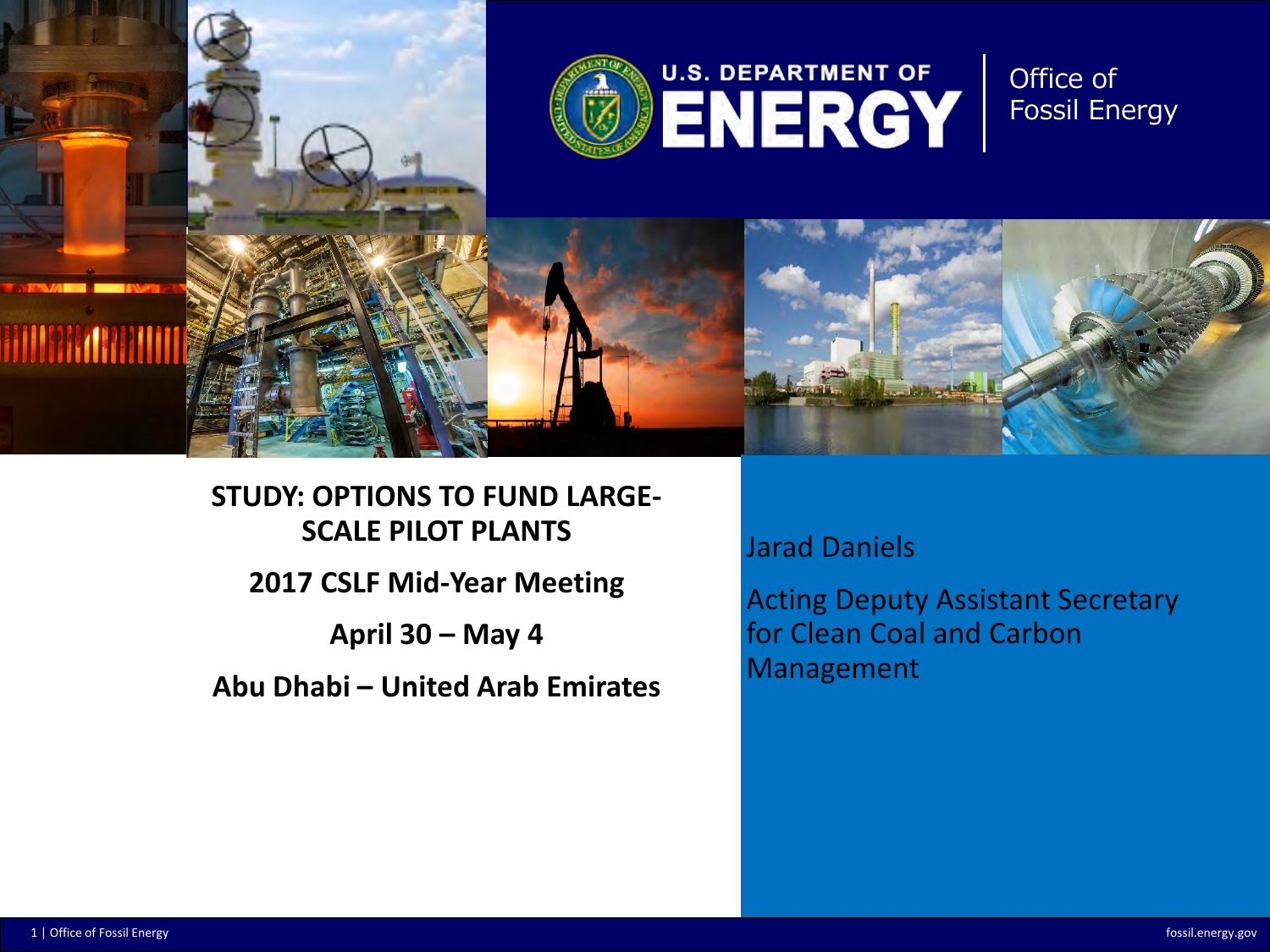- *Purpose:* **To investigate options to overcome barriers to financing large pilot projects for fossil fuel-based power plants with CCS.**
- *Sponsors:* **U.S. Department of Energy, Japan's New Energy and Industrial Technology Development Organization, and the Carbon Utilization Research Council**
- *Study Lead:* **Carbon Utilization Research Council. Phase 2 Report to be completed in May 2017.**
- *Methodology:* **Multinational working groups focused on two tasks:**
	- **Innovative methods to finance large scale pilot projects**
	- **Multilateral collaboration as a financing option and effective models**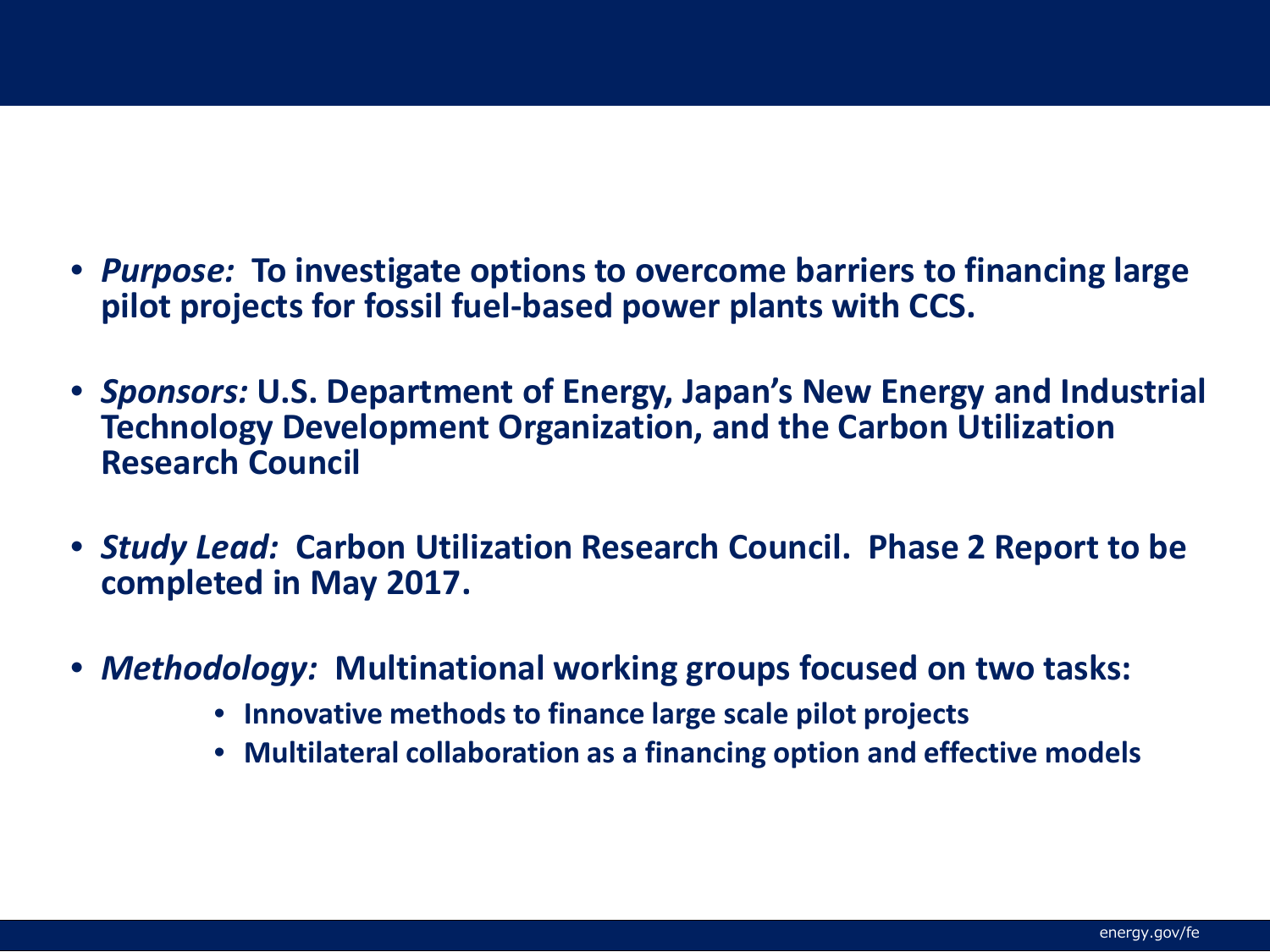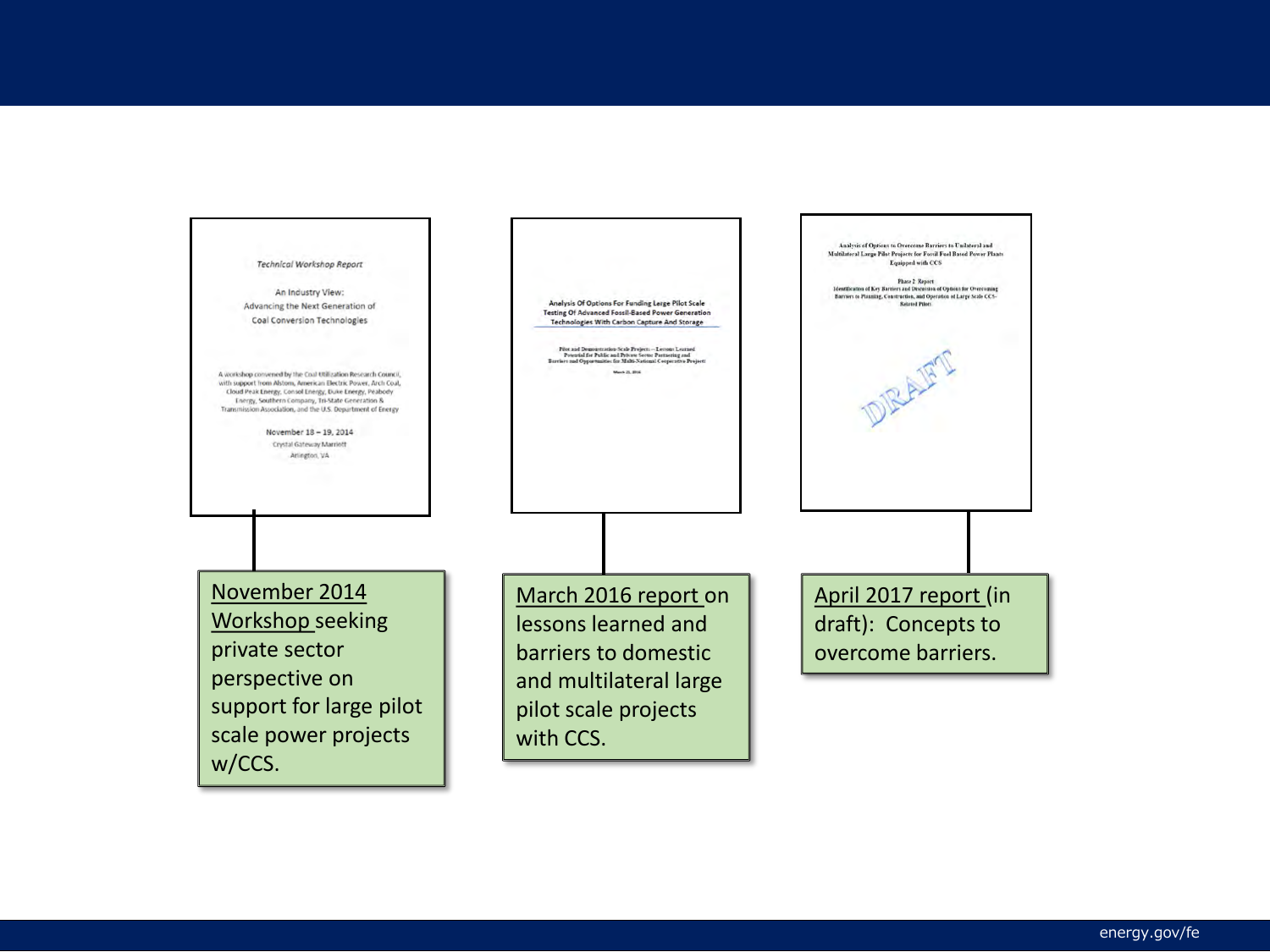- Large pilots (10-50 MWe, \$100-500mm) are a critical step **in technology development.**
- **Barriers include perception of limited market for mature technology, especially for coal systems in OECD countries; financial challenges related to high cost, relative risk, difficulty demonstrating a "persuasive business case"; and lower government priority compared to other low carbon technologies.**
- **Multilateral financial collaboration could contribute to large pilot project success. However, several key issues may substantially hinder collaboration if not mitigated in collaborative frameworks.**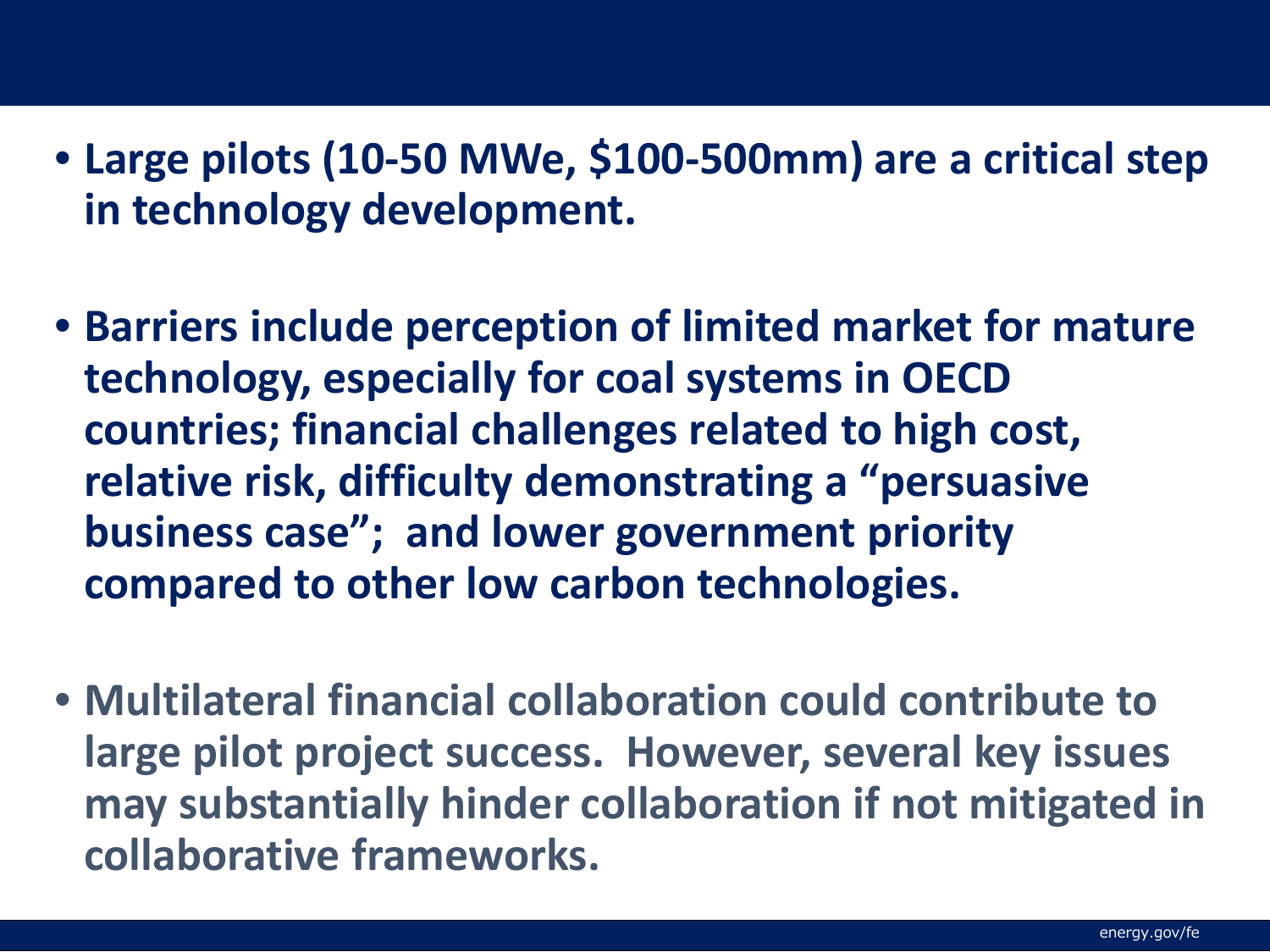- A portfolio of policy and financial incentives is needed.
- **Policies should facilitate permitting and environmental accommodations for large pilots. Government support of large pilot projects will almost certainly be needed. Funds might come from general tax revenues, a small carbon tax or industry fee, or regulatory proceeds (allowance sales).**
- **Financial incentives should vary depending on the nature of the project and countryspecific considerations.**
- **Additional, non-traditional sources of financial support should be pursued: e.g., environmentally-purposed foundations, export credit agencies, corporate collaboratives like the Oil & Gas Climate Initiative, and "green" banks.**
- **Reduced project costs may be achievable via increased effort at the bench and small pilot scale, employing "slipstream" approaches, or possibly designing reusable test platforms.**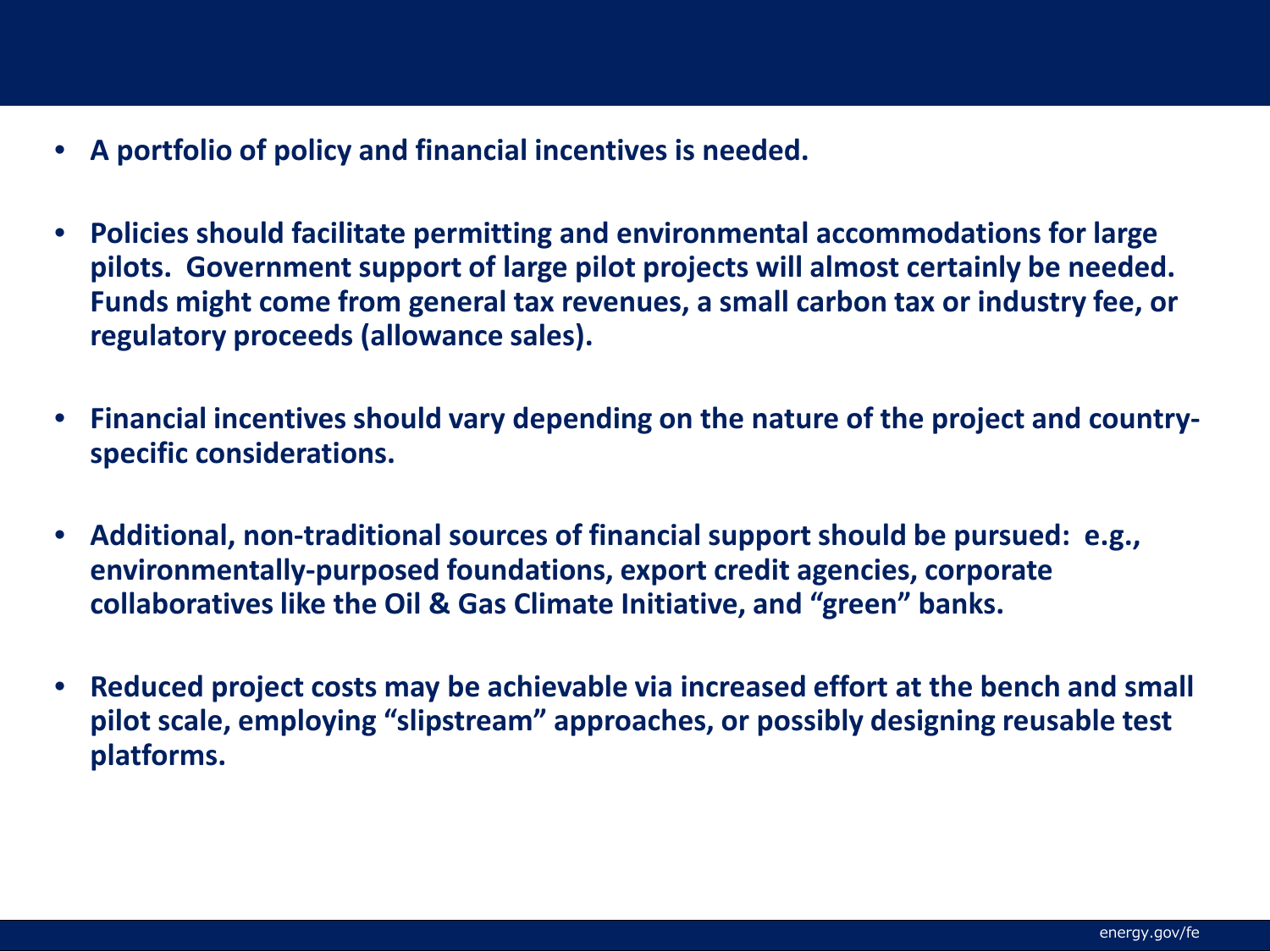- Farlier work suggests Rationale for Consideration • **Earlier work suggests that multilateral collaboration is a potentially important component of large-pilot financing.** 
	- **Governments with overlapping R&D missions can find value in leveraging financial resources to support the various promising technologies in the pipeline.**
	- **Resources can be pooled, redundancies eliminated, and ultimately more large-scale projects may reach successful completion.**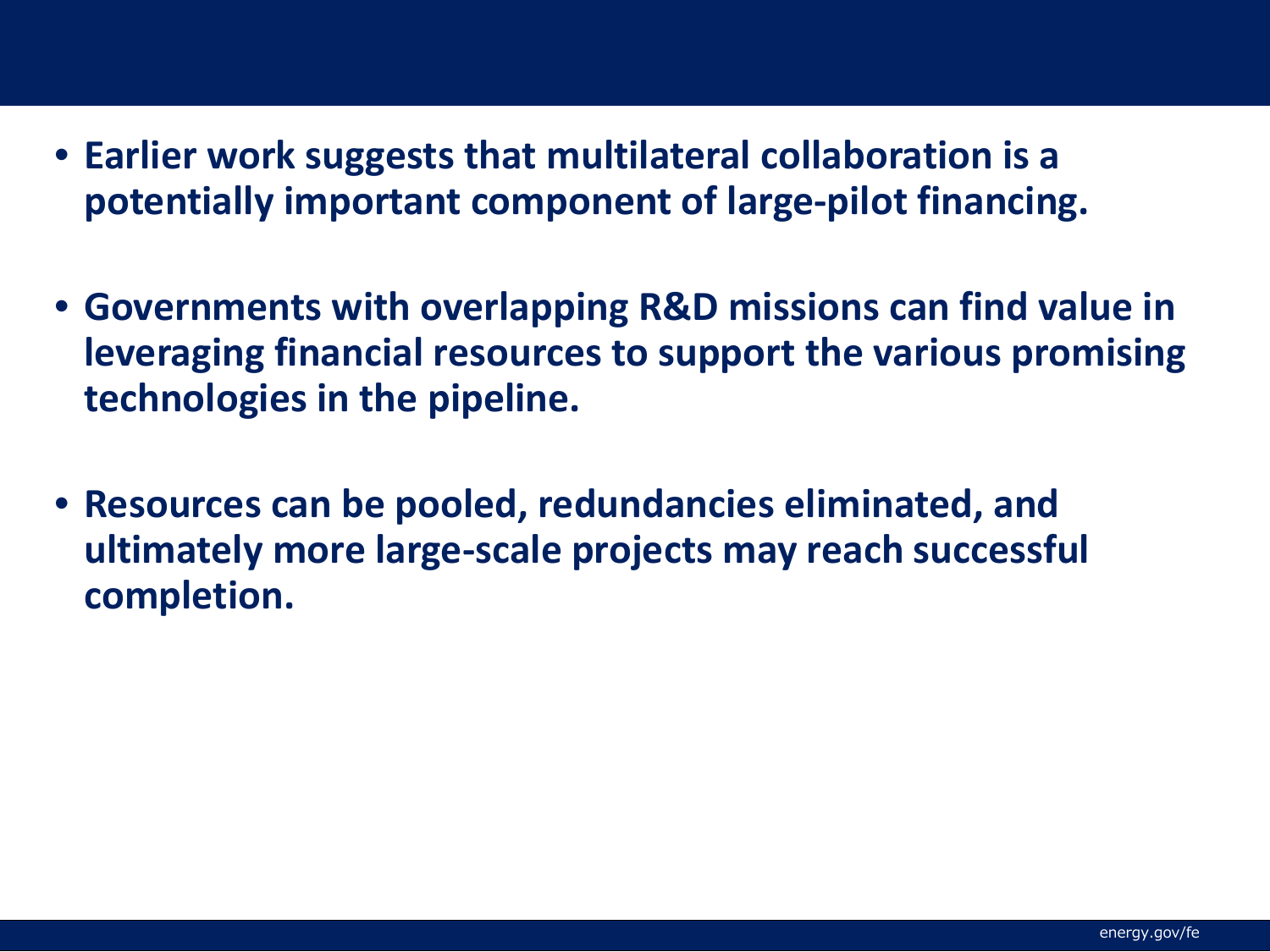- The need for substantial domestic involvement in return for a country's contribution to large pilot projects may be compelling, can complicate framework development, **and will impact pilot project structure.**
	- **Countries and regions have different viewpoints on fossil-based power and CCS technology development and deployment. Hence, a singular collaborative approach may not be effective. Targeted collaboration and framework development by countries with like-minded viewpoints may be an option.**
	- **Development of a multilateral collaborative framework for large pilot project financing is a complex undertaking which may take several or more years. Compromises between the perfect and the achievable must be considered.**
	- **Changing national priorities can adversely impact long-term projects. Multi-national funding may magnify project risk from changing priorities.**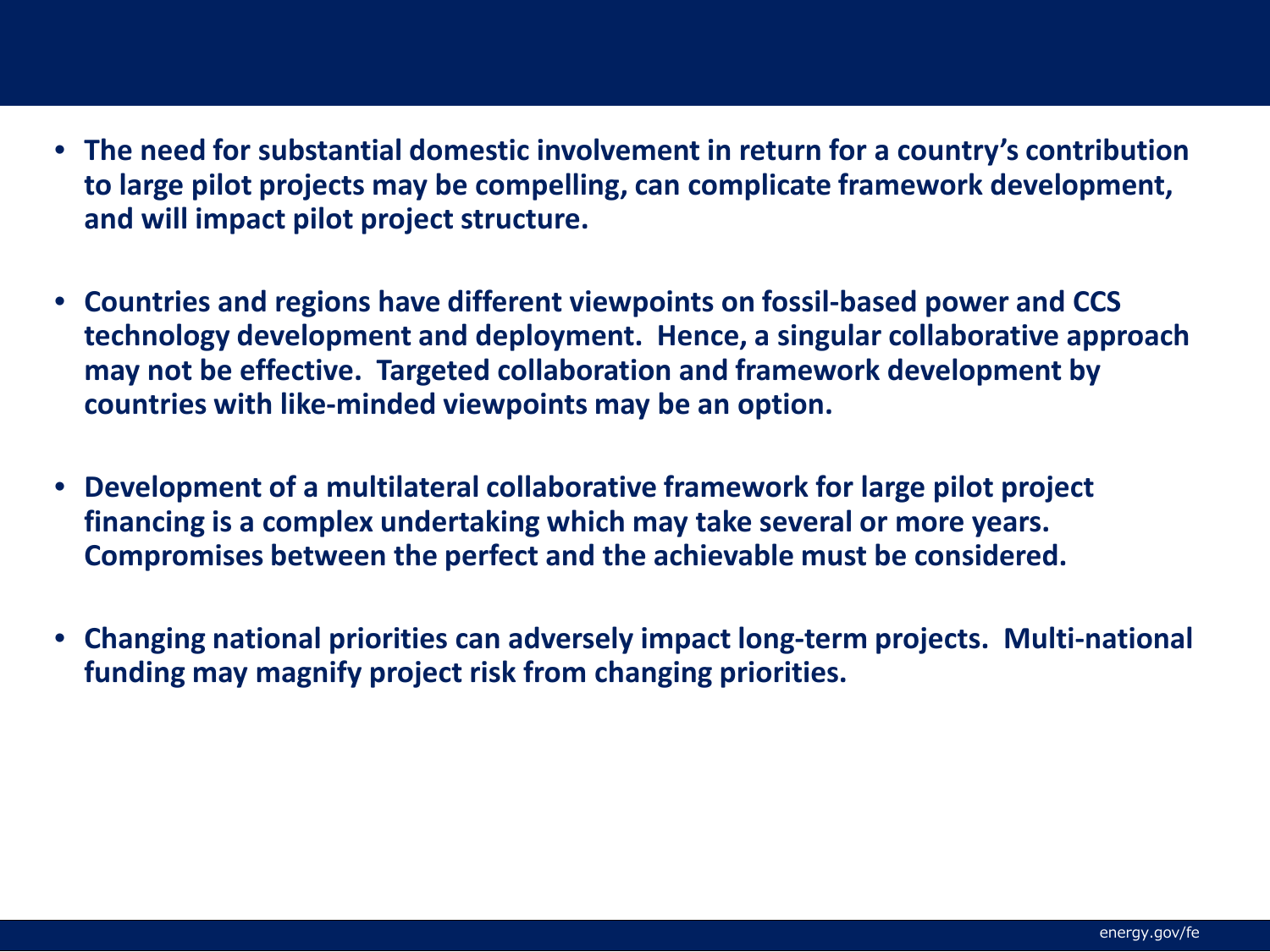- A. Joint planning, comb  $\mathbb{R}$  Models Constituting (Section Constitutional Slides) **A. Joint planning, combined call for proposals**
	- **B. Joint planning, independent calls for proposals**
	- **C. Pooled funding in a lead government**
	- **D. Global Pilot Project Organization**
	- **E. National Test Facilities**

*(Advantages and disadvantages of each model will be discussed in the Final Report).*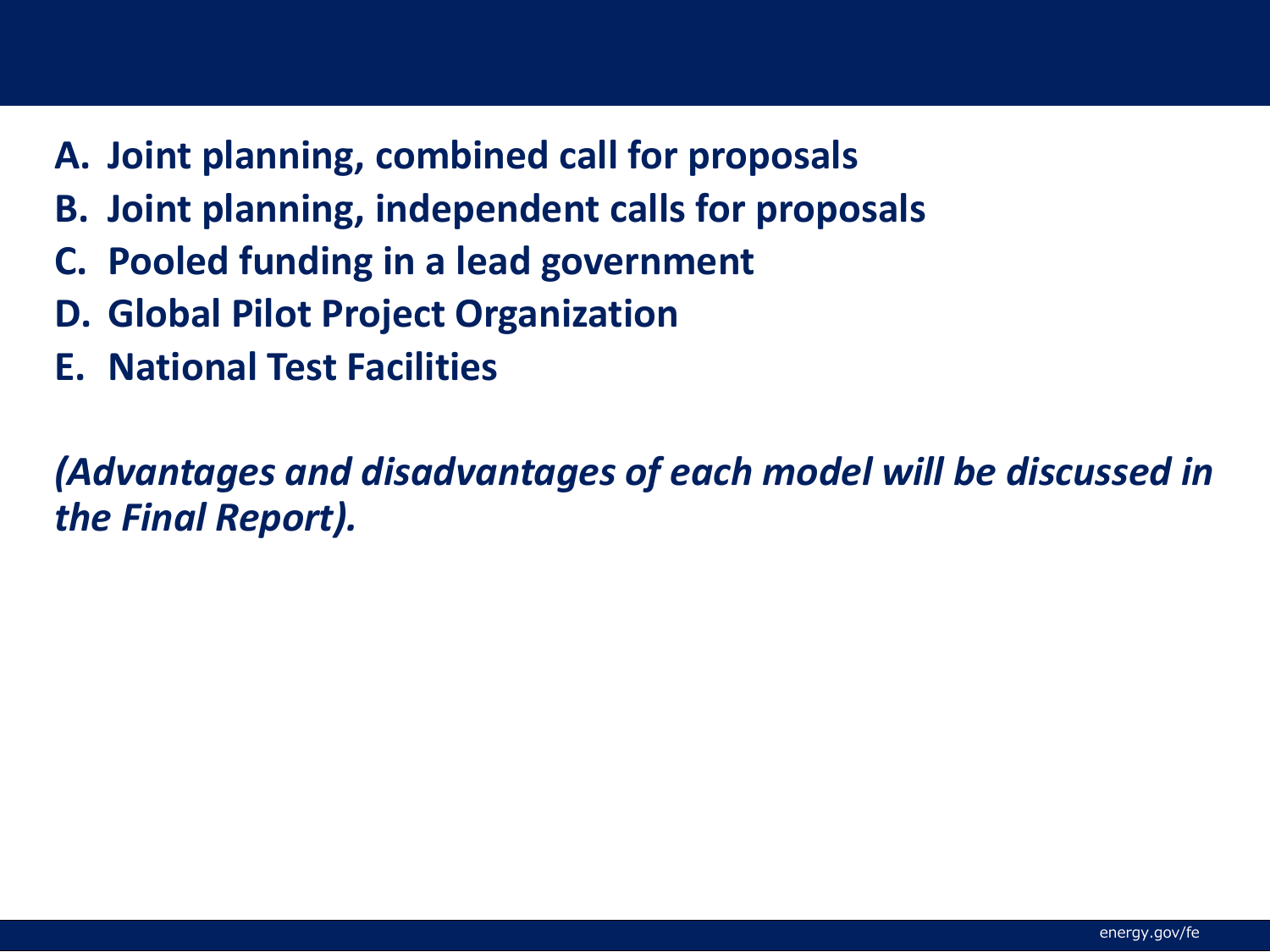

## **Questions?**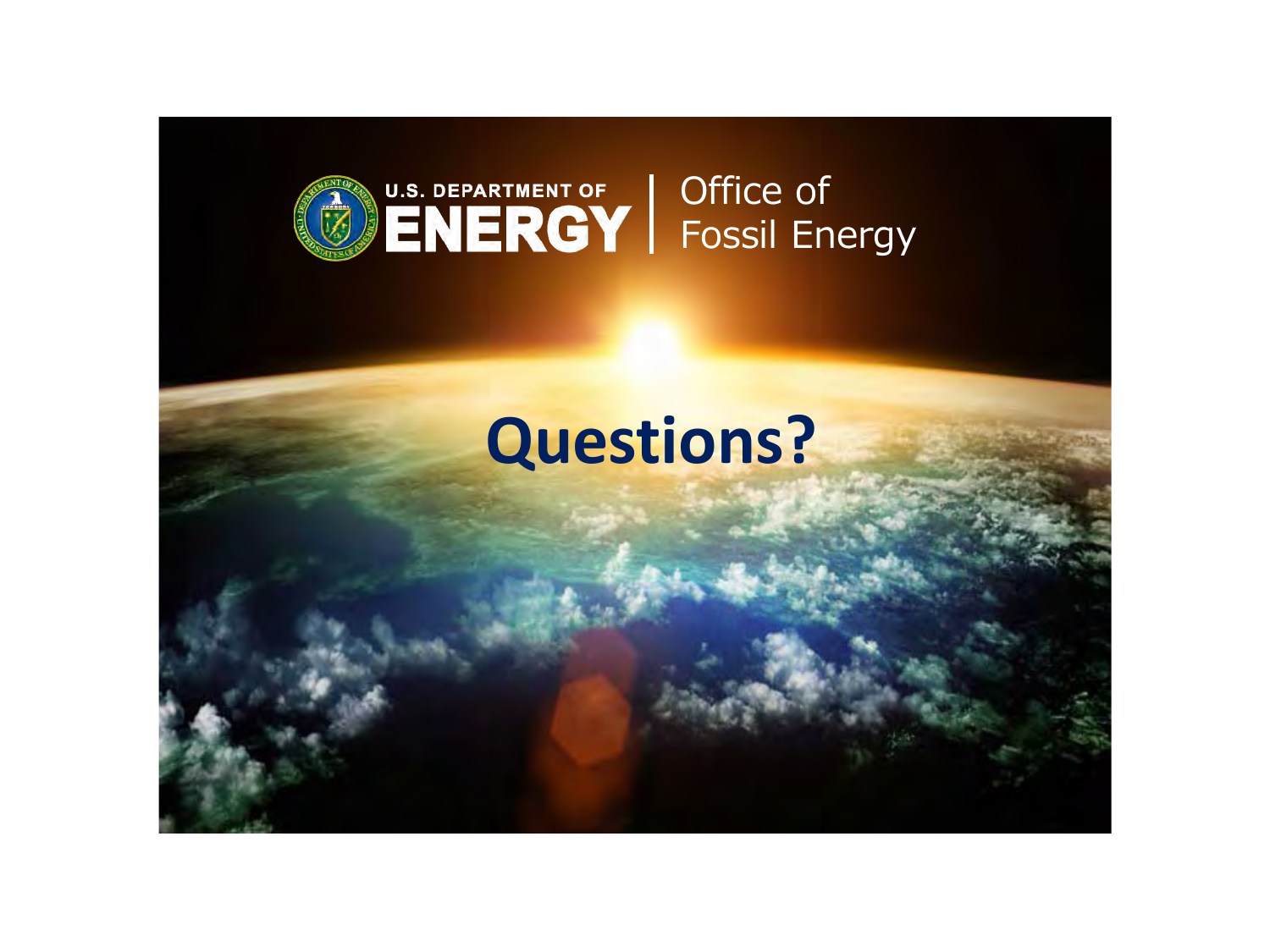## **ADDITIONAL SLIDES POTENTIAL MODELS CONSIDERED**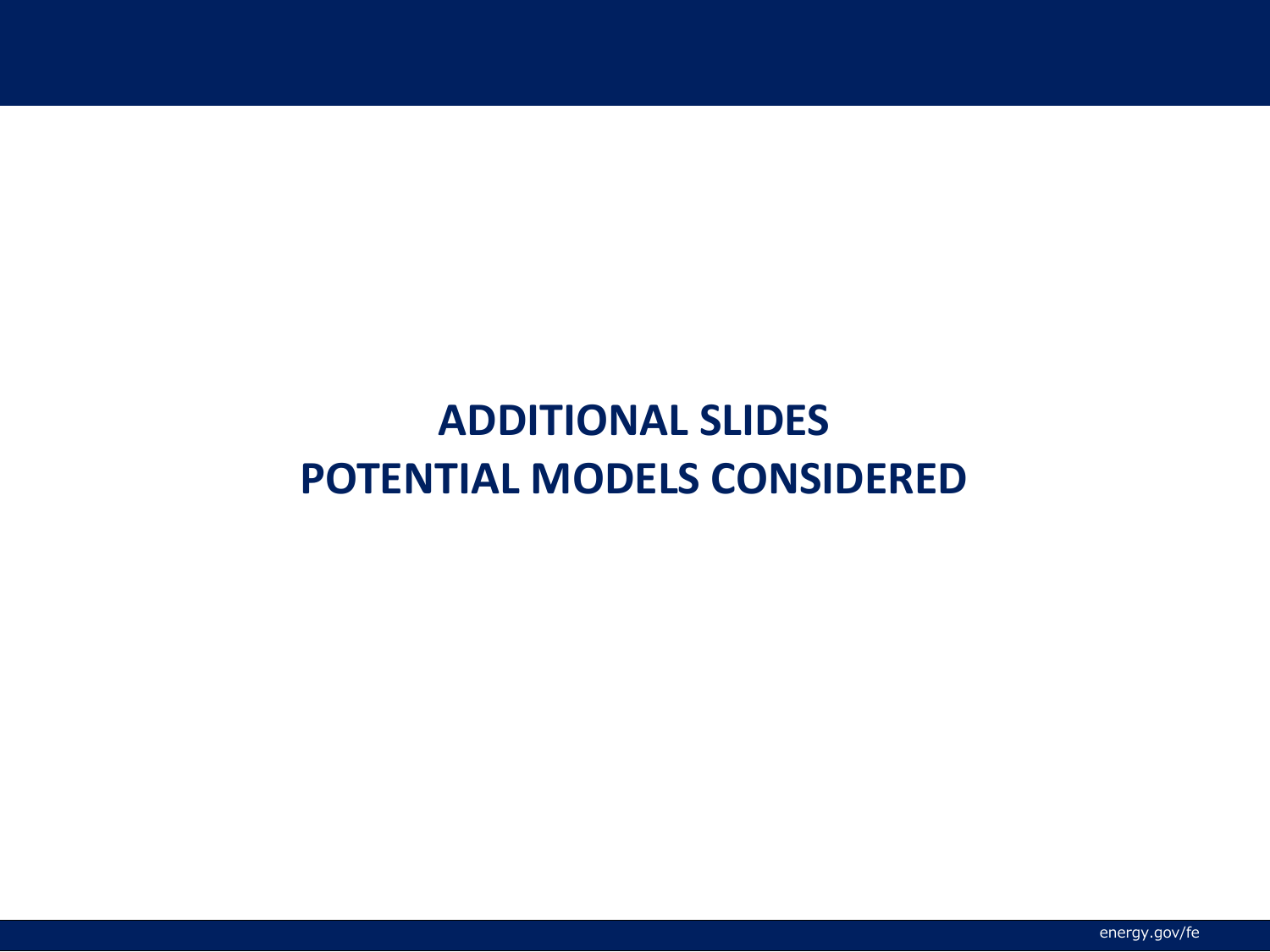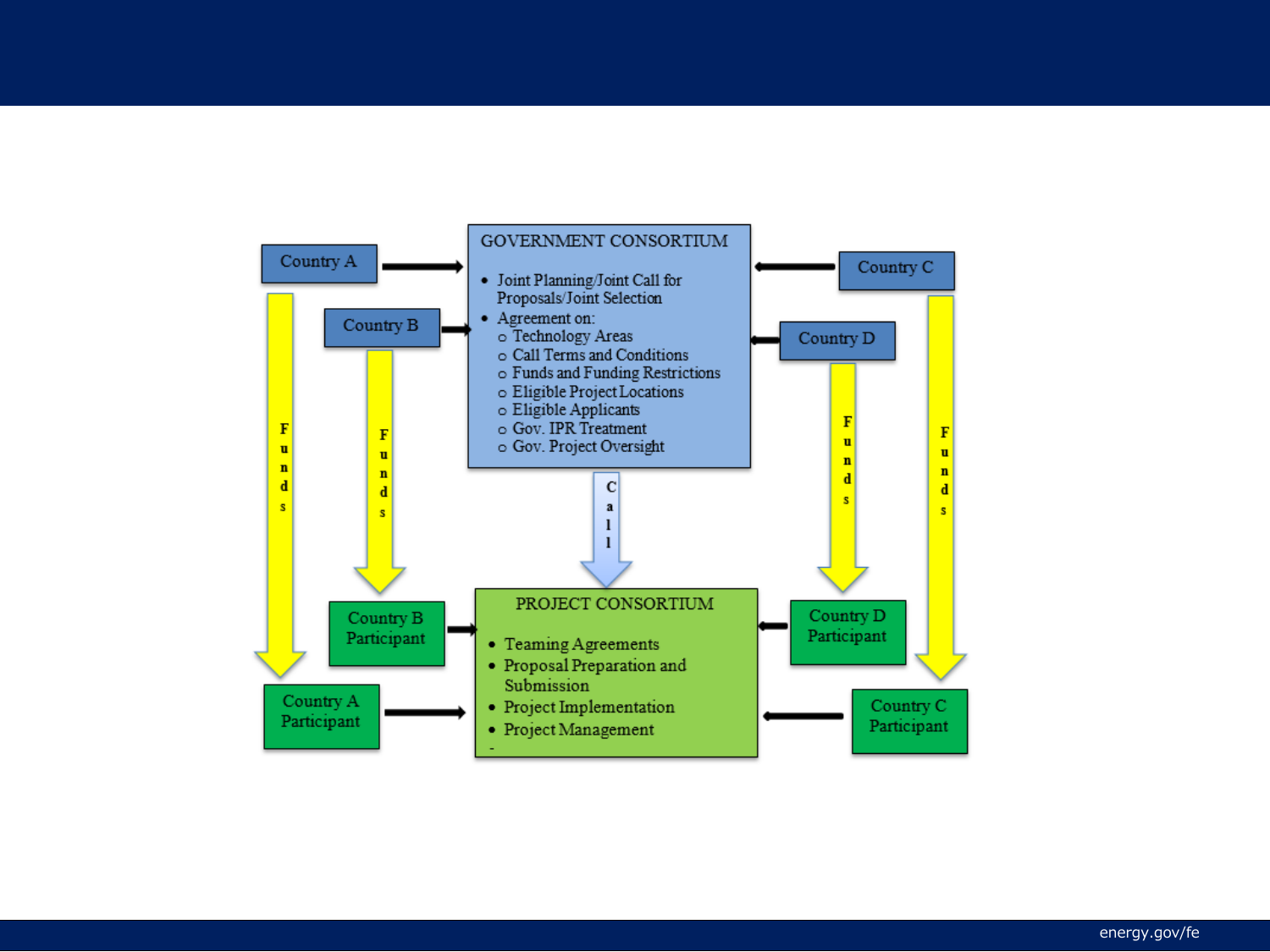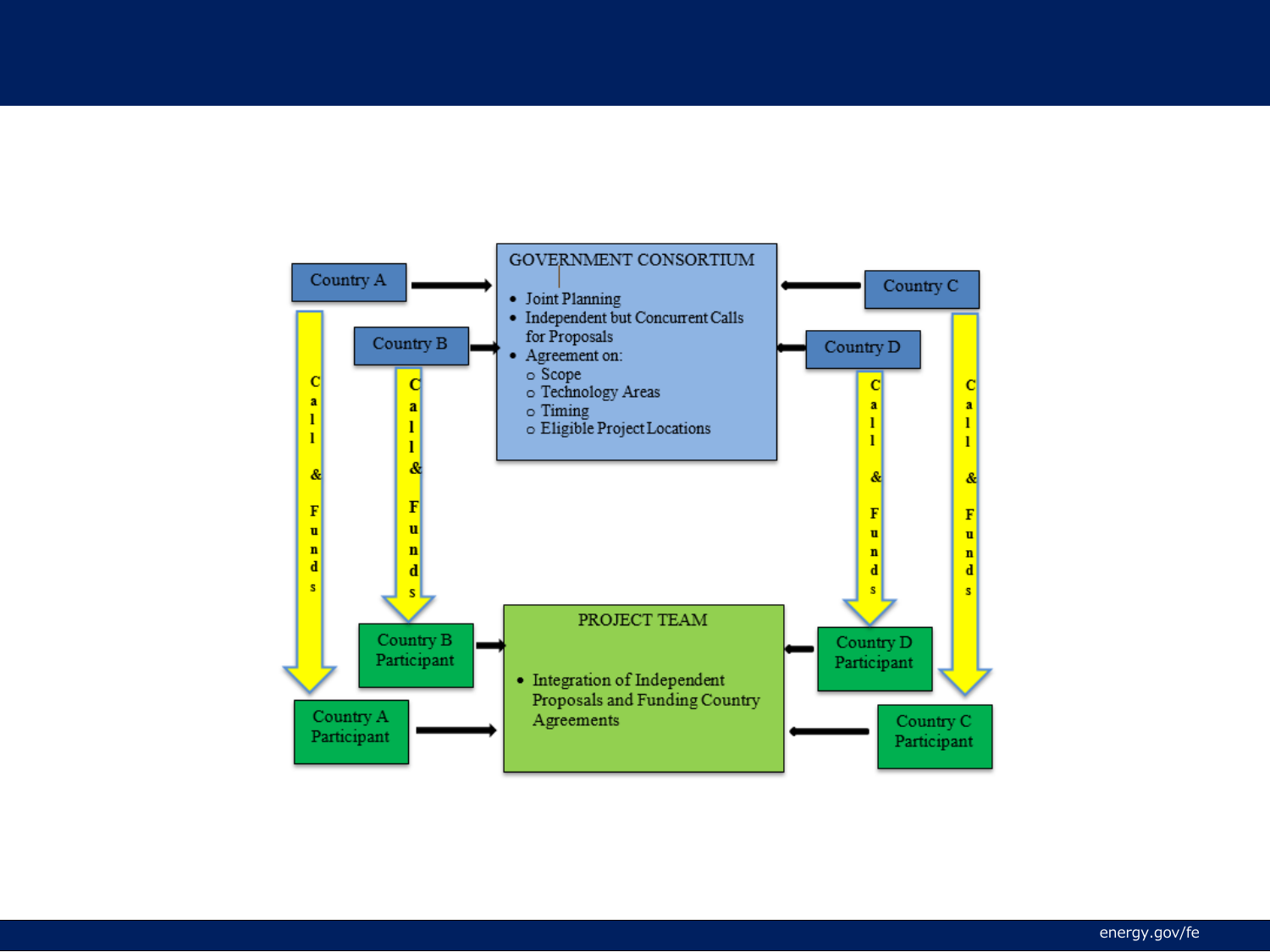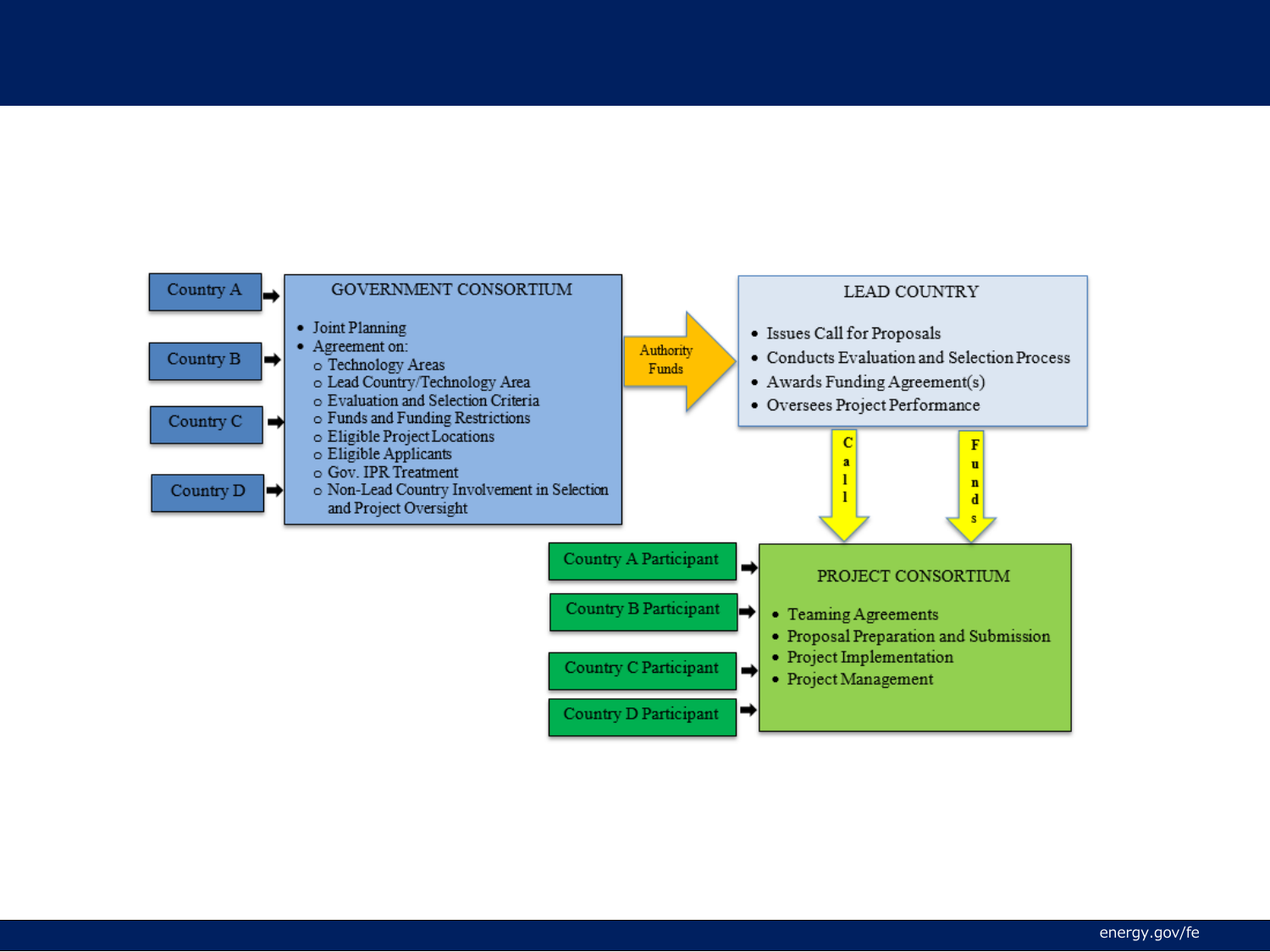## Option D - Global Pilot Project Organization.